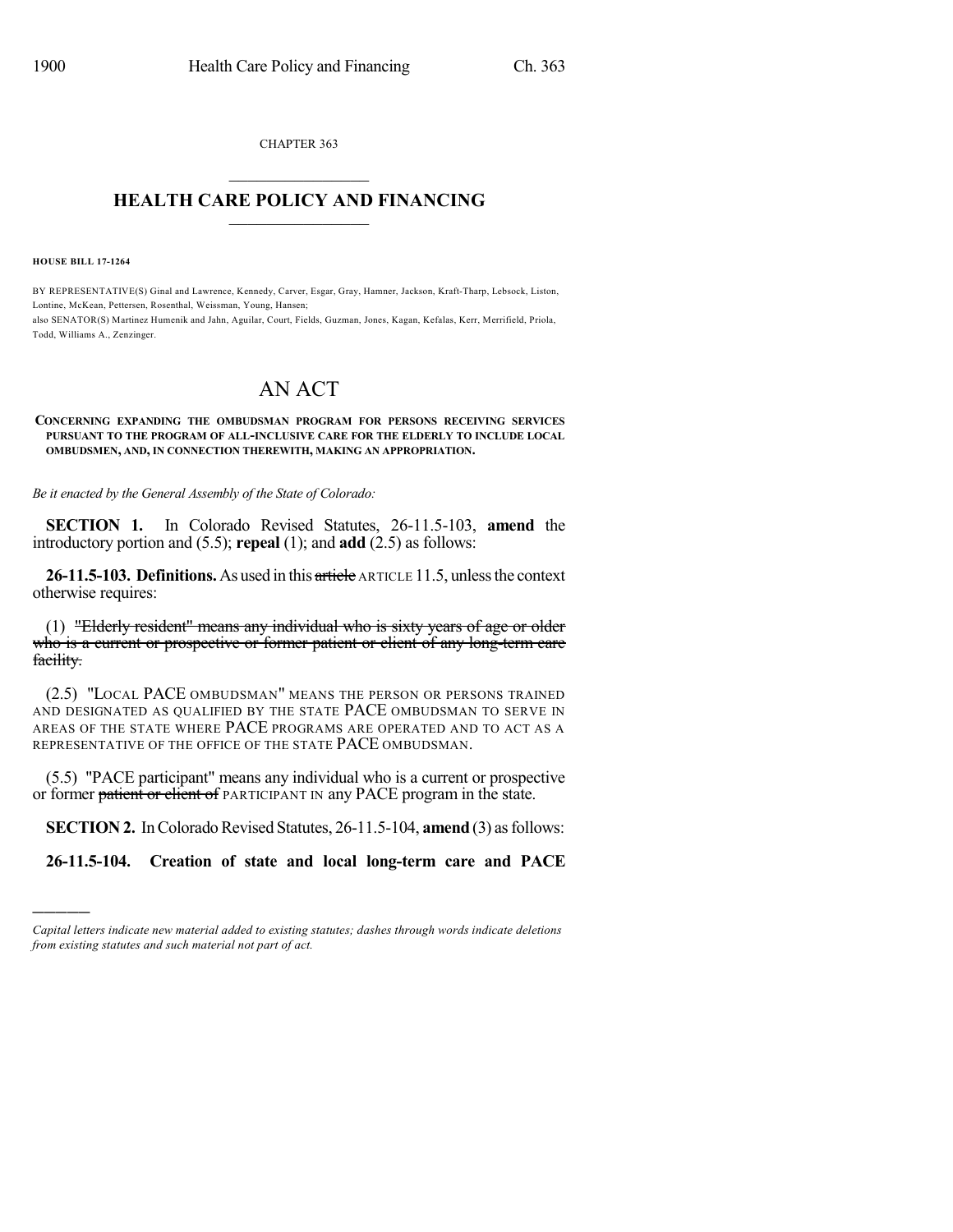**ombudsman programs.** (3) Local LONG-TERM CARE AND PACE ombudsman programs shall be established statewide. Such programs shall be operated by the state department under contract, grant, or agreement between the state department and a public agency or an appropriate private nonprofit organization. Personnel of local LONG-TERM CARE OMBUDSMAN programs shall MUST be trained and designated as qualified representatives of the office in accordance with section 26-11.5-105 (1)(b). PERSONNEL OFLOCAL PACEOMBUDSMAN PROGRAMS MUST BE TRAINED AND DESIGNATED AS QUALIFIED REPRESENTATIVES OF THE OFFICE IN ACCORDANCE WITH SECTION 26-11.5-113 (1)(a.5).

**SECTION 3.** In Colorado Revised Statutes, 26-11.5-105, **amend** (1)(a) as follows:

**26-11.5-105. Duties of state long-term care ombudsman.** (1) In addition to such other duties and functions as the state department may allocate to the office, the state long-term care ombudsman shall have the following duties and functions in implementing a statewide long-term care ombudsman program:

(a) (I) Establish statewide policies and procedures for operating the state long-term care ombudsman program including procedures to identify, investigate, and seek the resolution or referral of complaints made by or on behalf of any elderly resident related to any action, inaction, or decision of any provider of long-term care services or of any public agency, including the state department of human services and county departments of social services, that may adversely affect the health, safety, welfare, or rights of such elderly THE resident.

(II) The policies and procedures adopted pursuant to subparagraph (I) of this  $\frac{\text{pargraph (a)}}{\text{subSECTION (1)(a)(I)}}$  OF THIS SECTION may be applied to complaints by or on behalf of any resident of a long-term care facility where the provision of ombudsman services will either benefit elderly residents of the facility involved in the complaint or elderly residents of long-term care facilities in general, or where ombudsman service is the only viable avenue of assistance available to the resident and such service will not significantly diminish the program's effort on behalf of elderly residents.

**SECTION 4.** In Colorado Revised Statutes, **amend** 26-11.5-106 as follows:

**26-11.5-106. Local ombudsmen - representatives of office.** (1) A local ombudsman OR A LOCAL PACE OMBUDSMAN, whether an employee or volunteer of a local ombudsman program, shall be IS considered a representative of the office for the purposes of carrying out policies and procedures adopted by the state long-term care ombudsman OR STATE PACE OMBUDSMAN in accordance with this article ARTICLE 11.5, but only upon the completion of training and designation as a qualified representative by the state long-term care ombudsman OR STATE PACE OMBUDSMAN. As a representative of the office, a local ombudsman OR A LOCAL PACE OMBUDSMAN shall follow rules and regulations of the state department and policies and procedures established by the state long-term care ombudsman OR STATE PACE OMBUDSMAN.

(2) Each local ombudsman OR LOCAL PACE OMBUDSMAN shall carry an identification card issued annually and signed by the state long-term care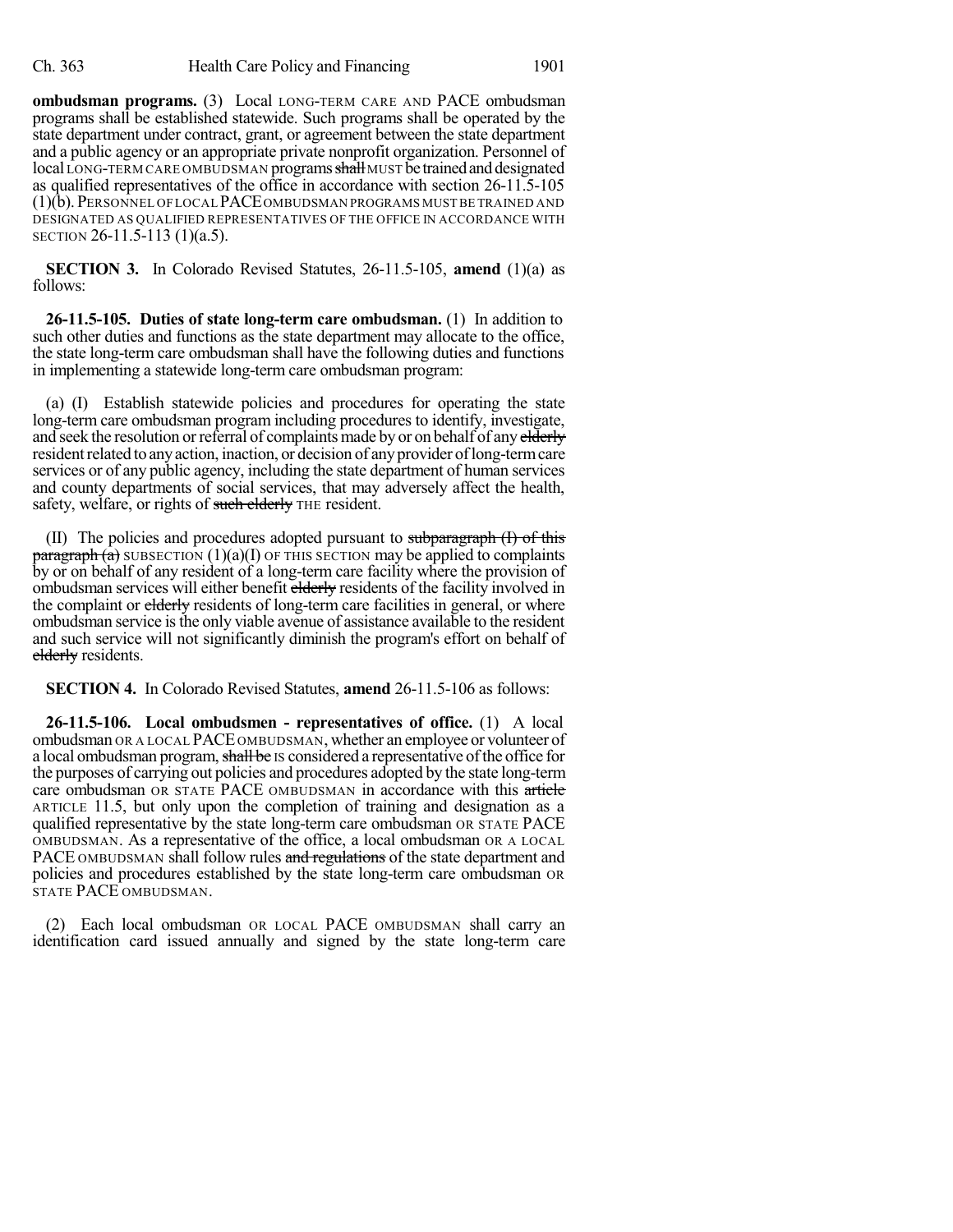ombudsman OR STATE PACE OMBUDSMAN and shall, upon the request of a supervisory staff member of a facility, present such card in order to obtain access to residents and records of such facility.

**SECTION 5.** In Colorado Revised Statutes, 26-11.5-107, **amend** (3) as follows:

**26-11.5-107. Notice of ombudsman services.** (3) Every PACE program shall post in a conspicuous place at all PACE facilities and provide to all PACE participants, in writing, a notice with the name, address, and phone number of the STATE PACE ombudsman, or his or her designee, AND THE NAME, ADDRESS, AND PHONE NUMBER OF THE NEAREST LOCAL PACE OMBUDSMAN. The state PACE ombudsman shall provide the notice to be posted by the PACE program.

**SECTION 6.** In Colorado Revised Statutes, 26-11.5-108, **amend** (1); and **repeal** (2.5) as follows:

**26-11.5-108. Access to facility - residents - records - confidentiality.** (1) An A LONG-TERM CARE ombudsman OR PACE OMBUDSMAN, upon presenting a long-term care OR PACE ombudsman identification card, shall MUST have immediate access to a long-term care facility, PACE CENTER, OR PARTICIPANT'S RESIDENCE and to its residents OR PARTICIPANTS eligible for ombudsman services pursuant to this article ARTICLE 11.5 for the purposes of effectively carrying out the provisions of this article ARTICLE 11.5.

(2.5) An ombudsman, upon presenting a state PACE ombudsman identification card, shall have immediate access to a PACE program or facility and to its PACE participants for the purposes of effectively carrying out the provisions of this article.

**SECTION 7.** In Colorado Revised Statutes, 26-11.5-109, **amend** (4)(a) as follows:

**26-11.5-109. Interference with ombudsmen prohibited - civil penalty.** (4) (a) Any person listed in paragraphs (a), (b), (c), and (d) of subsection  $(\dot{2})$ SUBSECTIONS  $(2)(a)$ ,  $(2)(b)$ ,  $(2)(c)$ , AND  $(2)(d)$  of this section, or any person acting on such person's behalf, including the state or a local LONG-TERM CARE ombudsman OR THE STATE OR A LOCAL PACE OMBUDSMAN, may file a complaint with the department of human services against any person who violates subsection  $(1)$  or  $(2)$ of this section. The said department shall investigate such a complaint and, if there is sufficient evidence of a violation, shall be IS authorized to assess, enforce, and collect the appropriate penalty set forth in subsection (3) of this section.

**SECTION 8.** In Colorado Revised Statutes, **amend** 26-11.5-110 as follows:

**26-11.5-110. Immunity from liability.** Any LONG-TERM CARE ombudsman OR PACE OMBUDSMAN who, in good faith, acts within the scope of the duties and functions of this article ARTICLE 11.5 shall be IS immune from civil or criminal liability. For the purposes of this section, there shall be IS a rebuttable presumption that, when acting within the scope of the duties and functions of this article ARTICLE 11.5, an ombudsman acts in good faith. Nothing in this section shall be construed to abrogate or limit ABROGATES OR LIMITS the immunity or exemption from civil liability of any agency, entity, or person under any statute, including the "Colorado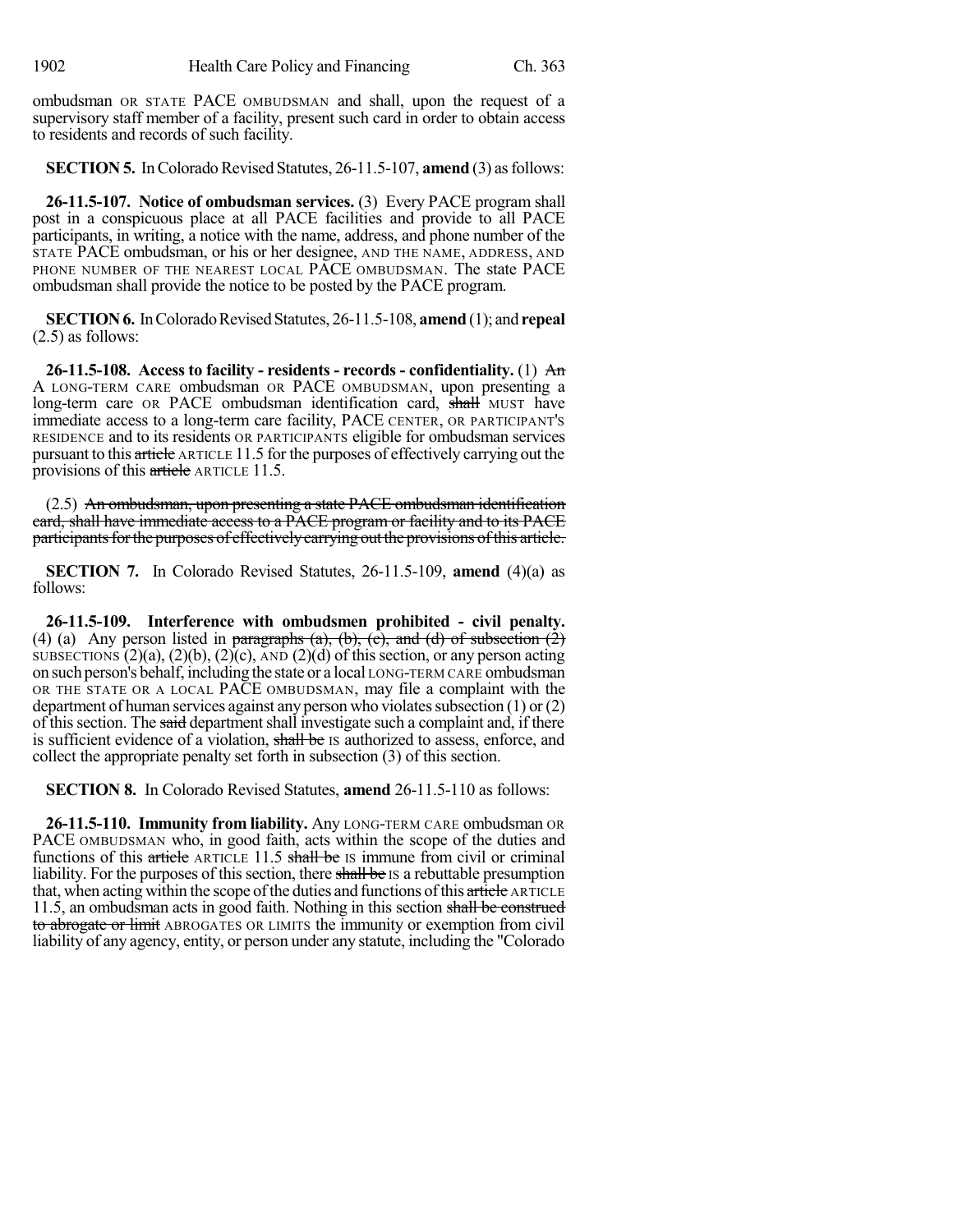Governmental Immunity Act", article 10 of title 24. C.R.S.

**SECTION 9.** In Colorado Revised Statutes, 26-11.5-111, **amend** (1) introductory portion, (1)(a), (1)(b), and (1)(e); and **add** (1)(f) as follows:

**26-11.5-111. Duties of state department - report - rules.** (1) In order to implement the provisions of this article ARTICLE 11.5, the state department shall carry out the following duties:

(a) Establish a statewide uniform reporting system to collect and analyze data relating to complaints and conditions in long-term care facilities or PACE programs for the purpose of identifying and resolving significant problems, with specific provision for the submission of such data on a regular basis to the state agency responsible for licensing or certifying long-term care facilities and TO THE DEPARTMENT OF HEALTH CARE POLICY AND FINANCING FOR PACE organizations;

(b) Establish procedures to assure that information contained in any files maintained in accordance with the state long-term care ombudsman program AND STATE PACE OMBUDSMAN PROGRAM shall be disclosed only at the discretion ofthe state long-term care ombudsman or the state PACE ombudsman, as applicable, and that the identity of a complainant be disclosed only with the written consent of such complainant or in accordance with a court order;

(e) Promulgate rules and regulations necessary for the efficient administration and operation of the state long-term care ombudsman program AND STATE PACE OMBUDSMAN PROGRAM; AND

(f) (I) PRIOR TO THE START OF THE 2018 LEGISLATIVE SESSION AND ANNUALLY THEREAFTER, REPORT TO THE JOINT BUDGET COMMITTEE AND TO THE STATE DEPARTMENT'S LEGISLATIVE COMMITTEE OF REFERENCE PURSUANT TO SECTION 2-7-203 CONCERNING THE STATE LONG-TERM CARE OMBUDSMAN PROGRAM AND THE STATE PACE OMBUDSMAN PROGRAM, INCLUDING PROGRAM CASELOADS AND THE NEED, IF ANY, FOR ADDITIONAL LOCAL OMBUDSMEN IN THE PROGRAMS.

(II) NOTWITHSTANDING THE REQUIREMENT IN SECTION  $24$ -1-136 (11)(a)(I), THE REQUIREMENT TO SUBMIT THE REPORT REQUIRED IN THIS SUBSECTION  $(1)(f)$ CONTINUES FOR FIVE YEARS. THIS SUBSECTION  $(1)(f)$  is repealed, effective July 1, 2022.

**SECTION 10.** In Colorado Revised Statutes, 26-11.5-113, **amend** (1)(a) and  $(1)(c)$ ; and **add**  $(1)(a.5)$  as follows:

**26-11.5-113. Duties ofstate PACEombudsman - repeal.** (1) The state PACE ombudsman has the following duties and functions:

(a) NO LATER THAN JULY 1, 2017, establish statewide policies and proceduresto identify, investigate, and seek the resolution orreferral of complaints made byor on behalf of a PACE participant related to any action, inaction, or decision of any PACE organization or PACE provider or of any public agency, including the state department of human services and county departments of social services, that may adversely affect the health, safety, welfare, or rights of the PACE participant. THE